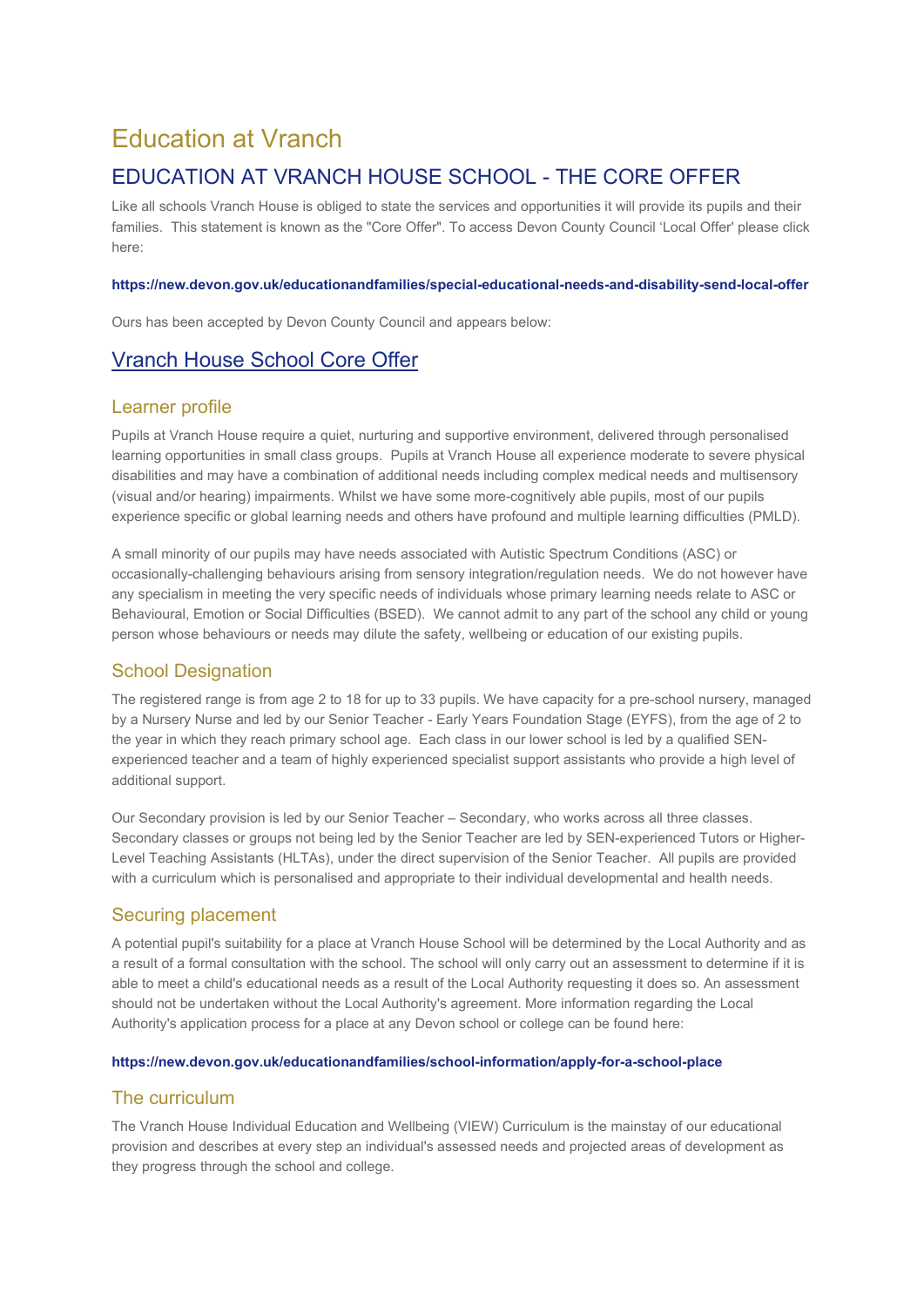Delivery of learning is project and theme-based, with each pupil having individually planned and assessed outcomes for each session. Pupils are taught collectively in ability groups to improve their chances of meeting their learning outcomes and there are also regular multiple-class and whole-school based activities.

Within the our Secondary provision we have the capacity to help continue the developmental journey of our pupils into adulthood. Much as children and young people in any other setting, our pupils face many challenges, choices and decisions once they reach College age, such as "where do I want to live/work/go when I leave college?"

This Secondary phase of learning at Vranch House builds upon all the knowledge and skills our pupils have acquired in the lowers school, or primary and junior phases in another setting, to access information and make informed decisions about the things that really matter to them. In this Secondary phase we use AQA Functional Skills and Unit Award programs of work, often started at the end of the lower school phase, to add to the VIEW curriculum the opportunity of recognised accreditation and social enterprise/vocational skills. This approach is aimed at helping our pupils gain access to the world of work, be that supported paid employment or voluntary work.

Content of the curriculum and enrichment are decided by the Head of Education and Senior Teachers at Vranch House to enable best possible outcomes for individuals.

## **Enrichment**

Vranch House School offers a varied enrichment experience consisting of: music therapy, rebound therapy, hydrotherapy, personalised programmes for speech, language and communication, physiotherapy, occupational therapy, and nursing care. Pupils also have access to 24 hour postural management.

# Therapy Support and Intervention

Upon entry to Vranch House, every pupil will have their needs assessed by the school Physiotherapist, Occupational Therapist (OT) and Speech & Language Therapist (S&LT). The school will provide Physio, OT and S&LT programmes as deemed appropriate by professionals and specified within the individual's Education, Health & Care Plan (EHCP). If direct therapeutic input is required from any of these professionals, then this will be clearly outlined in any EHCP and arranged accordingly by the relevant therapist.

Our Therapists devise therapy plans written to address the Needs identified for delivery by our experienced and trained Therapy Assistants and class-based staff.

# Staff Ratios

The school will provide a ratio of staff to each pupil appropriate to their needs during the school day. The ratio will be dynamic; a pupil requiring the whole-time support of a trained Teaching Assistant will be allocated the time but if others who need more than 1:1 (and for some activities this can rise to 3:1) or can be taught in small groups might receive 1:3. There will be no permanent allocation of support; as a pupil's needs change the ratio of support will change. All Teaching and Lunch Time Assistants will be fully trained and specialist training will be provided for support staff having the intimate care of a child with specialist needs.

# **Equipment**

The charity will provide equipment for each pupil as required and as per professional recommendations during their time at school. This does not include the provision of a wheelchair (although additional Wheelchair needs can be addressed through our Specialist Wheelchair Service) and Voice Output Communication Aids (VOCA). The provided equipment includes Standers, Walkers, adapted seats and tables, complex recliners, couches and some IT equipment (in relation to recording and producing written work and communication).

Wheelchair adaptations can be referred to the charity's Specialist Wheelchair Service. Some equipment will be provided through the NHS (Ventilators are an example) and the NHS Mobility Centre will provide standard wheelchairs.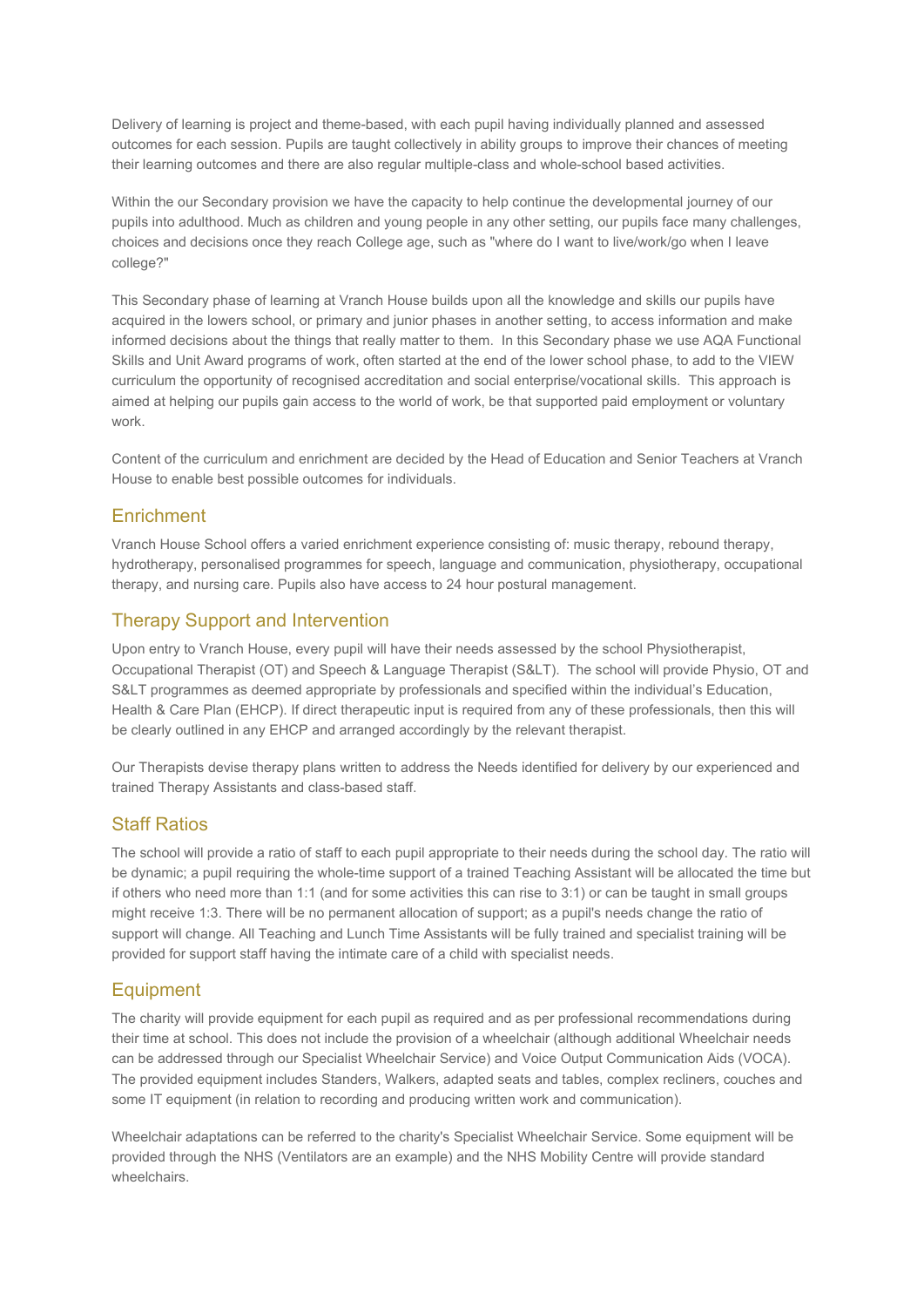#### Inclusion

A child will be placed at Vranch House because the Local Authority, parents and the school agree that it is the most appropriate setting. A very small number of Vranch House pupils may benefit from accessing other educational settings for discreet areas of their learning and could therefore be included on a part-time basis provided Vranch House cannot meet an identified Need and clear educational outcomes are agreed between the school, the parents/carers and the Local Authority. No such periods of 'inclusion' arranged under our Core Offer will exceed 10% of an individual's weekly attendance at our school. Any such 'inclusion' arrangements will be managed by the school, if deemed appropriate for an individual, on a case-by-case basis.

#### **Transition**

Transition into the school will be carefully planned and appropriately managed according to the individual needs of the pupil. This planning and management will include the preparation of staff through appropriate training if specialist training is required and the acquisition of needs-based equipment. At the end of Key Stage 2 the school will support transition to the next phase of each child's education, whether that be in our on secondary provision or another setting elsewhere. This process will involve liaison with, and if required support to, the receiving school or setting.

All transitions from our Secondary provision will be led by the Senior Teacher, who will assist parents and carers in exploring a wide spectrum of options, whilst working in partnership with colleagues in other settings, Social Care and the NHS.

#### **Interpreters**

The school will provide occasional access to an Interpreter Service. Occasional is defined as the provision of an interpreter for important meetings (reviews and clinics).

#### Home Education

Some home education may be provided for pupils, but under strictly controlled conditions (including duration and clear definition of the expected outcome) and only if the risk assessment shows that the provision is practicable, productive and safe. A home education programme will not exceed three hours in any single school day.

# Additional Information (Not in the Core Offer)

At Vranch House School we recognise the effects that physical difficulties can have upon the child's acquisition of basic skills. The relationship between movement, language and function is fundamental to all children's opportunities for learning. Through the VIEW Curriculum we strive to offer the children challenging learning opportunities in all aspects of their school day which are relevant and appropriate to their needs and potential.

All Vranch House staff work as part of an interdisciplinary team and support and enhance one another's roles. Regular meetings are held to coordinate whole-class, group and individual children's education programmes. The interdisciplinary team consists of teachers, physiotherapists, occupational therapists, speech and language therapists, school nurses and teaching assistants.

The class teacher also has a strong pastoral role and will be aware of the children's emotional and social needs as well as coordinating their education programmes. We ensure that children are aware of the rich cultural diversity in the UK and of other faiths and religious festivals.

A broad range of augmentative communication systems are used throughout the school and these include communication boards, touch talkers, eye gaze, iPads and talking books. Signing is used positively throughout the school to aid both communication and the development of spoken language and objects of reference are used to reinforce. Our overall aim for each child is to provide them with a challenging and aspirational environment in which they can flourish.